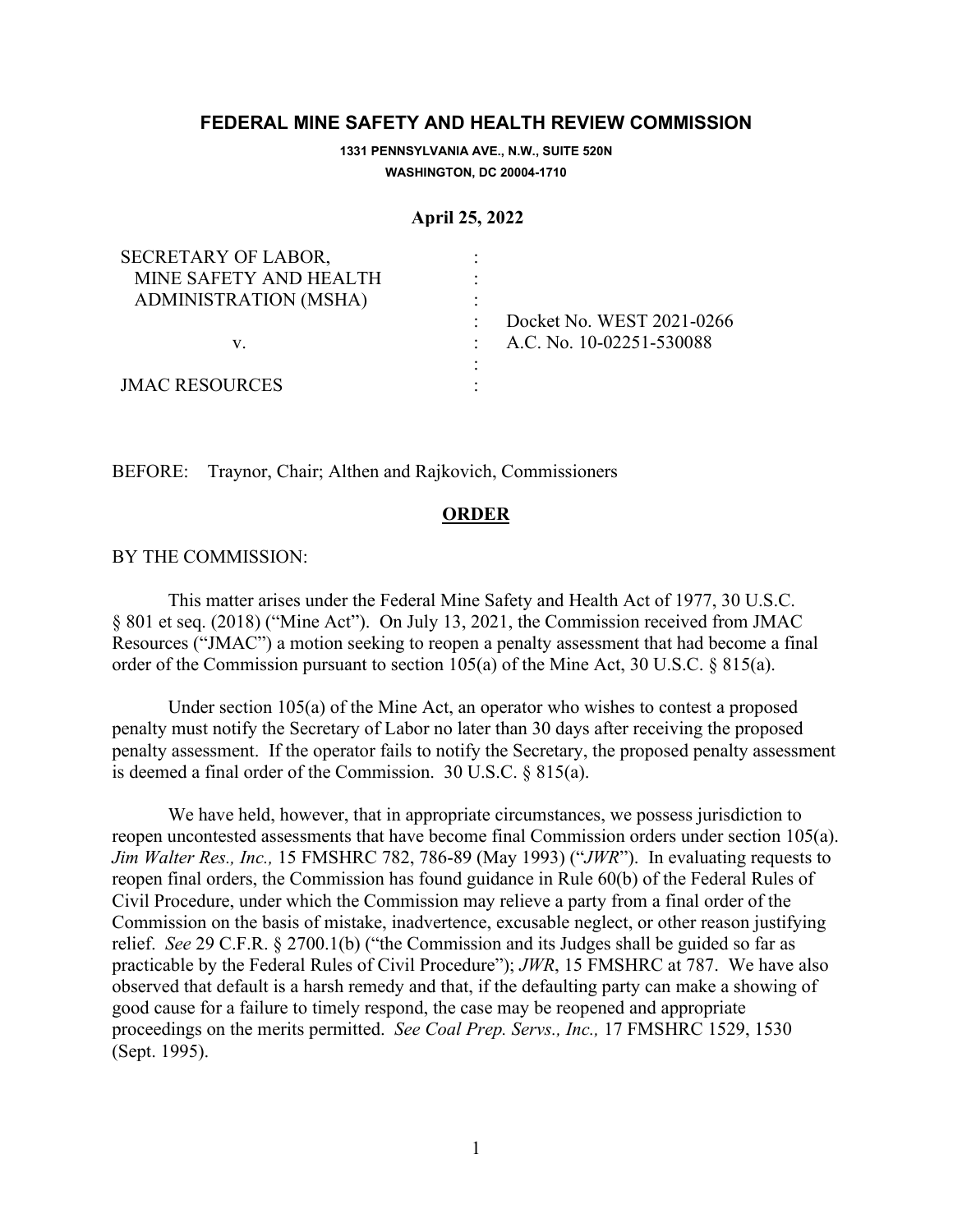Records of the Department of Labor's Mine Safety and Health Administration ("MSHA") indicate that the proposed assessment was delivered on April 6, 2021, and became a final order of the Commission on May 6, 2021. JMAC asserts that the notice of contest was timely mailed on April 22, 2021, but was not received by MSHA because it was lost in the U.S. Postal system. JMAC notes that this was not the first instance of mail delivery issues, as receipt of the proposed assessment was also delayed. The Secretary does not oppose the request to reopen, but urges the operator to take steps to ensure that future penalty contests are timely filed.

 Having reviewed JMAC's request and the Secretary's response, we find that the notice of contest inadvertently failed to reach MSHA due to mail delivery issues. In the interest of justice, we hereby reopen this matter and remand it to the Chief Administrative Law Judge for further proceedings pursuant to the Mine Act and the Commission's Procedural Rules, 29 C.F.R. Part 2700. Accordingly, consistent with Rule 28, the Secretary shall file a petition for assessment of penalty within 45 days of the date of this order. *See* 29 C.F.R. § 2700.28.

 $\overline{\phantom{a}}$ Arthur R. Traynor, II<sup>I</sup>, Chair

\_\_\_\_\_\_\_\_\_\_\_\_\_\_\_\_\_\_\_\_\_\_\_\_\_\_\_\_\_\_\_\_

m L. Althen, Commissioner

 $\mathbb{Z}/\mathbb{Z}$  and  $\mathbb{Z}/\mathbb{Z}$ 

Marco M. Rajkovich, Jr., Commissioner